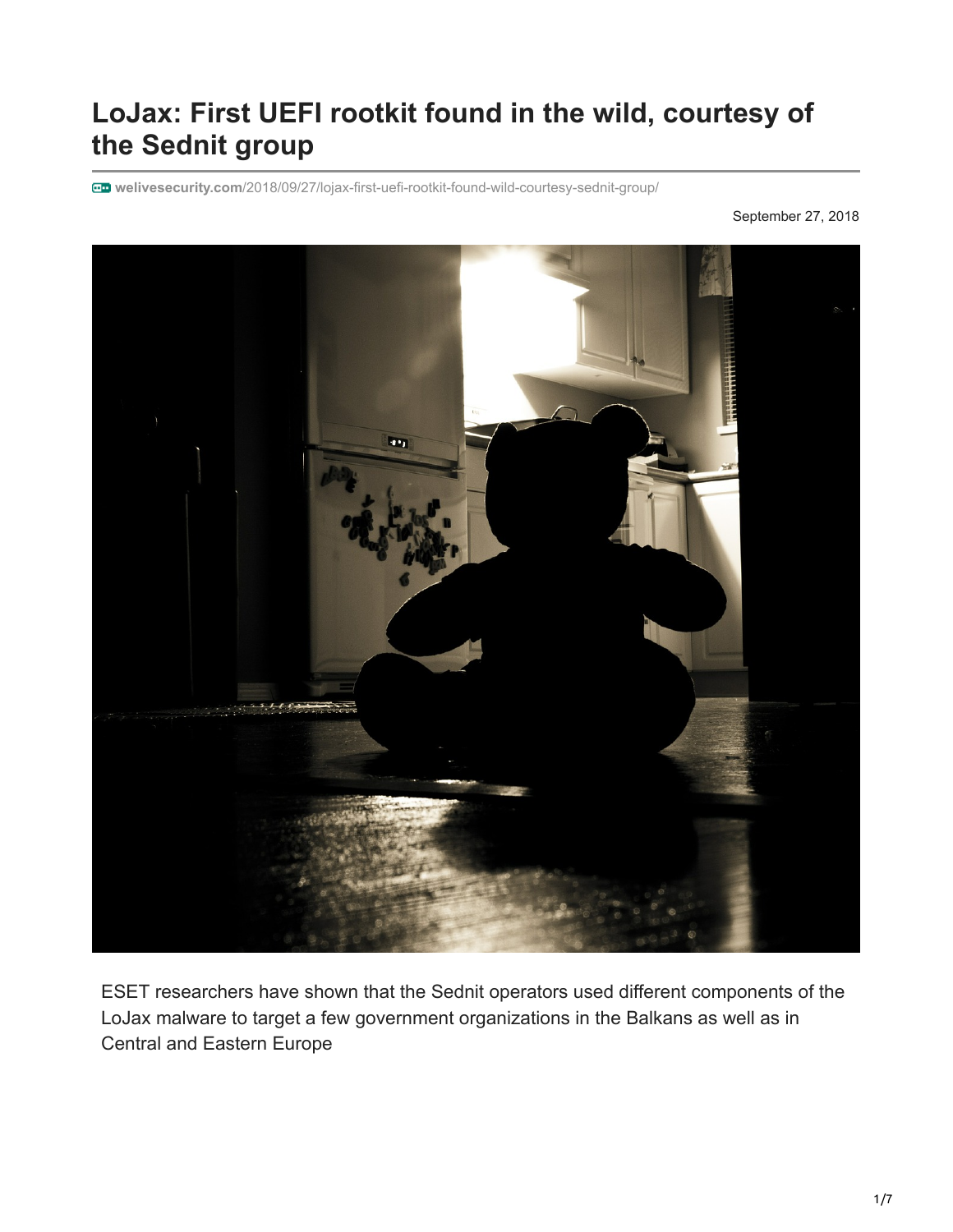

[ESET Research](https://www.welivesecurity.com/author/esetresearch/) 27 Sep 2018 - 11:57AM

ESET researchers have shown that the Sednit operators used different components of the LoJax malware to target a few government organizations in the Balkans as well as in Central and Eastern Europe

*Update, 9 October 2018: The remediation section of the white paper contained inaccurate information. Secure Boot doesn't protect against the UEFI rootkit described in this research. We advise that you keep your UEFI firmware up-to-date and, if possible, have a processor with a hardware root of trust as is the case with Intel processors supporting Intel Boot Guard (from the Haswell family of Intel processors onwards).*

UEFI rootkits are widely viewed as extremely dangerous tools for implementing cyberattacks, as they are hard to detect and able to survive security measures such as operating system reinstallation and even a hard disk replacement. Some UEFI rootkits have been presented as proofs of concept; some are known to be at the disposal of (at least some) governmental agencies. However, no UEFI rootkit has ever been detected in the wild – until we discovered a campaign by the Sednit APT group that successfully deployed a malicious UEFI module on a victim's system.

#### [LOJAX: First UEFI rootkit found in the wild, courtesy of the Sednit group](https://www.welivesecurity.com/wp-content/uploads/2018/09/ESET-LoJax.pdf)

[Download Research Paper](https://www.welivesecurity.com/wp-content/uploads/2018/09/ESET-LoJax.pdf)



The discovery of the first in-the-wild UEFI rootkit is notable for two reasons.

First, it shows that UEFI rootkits are a real threat, and not merely an attractive conference topic.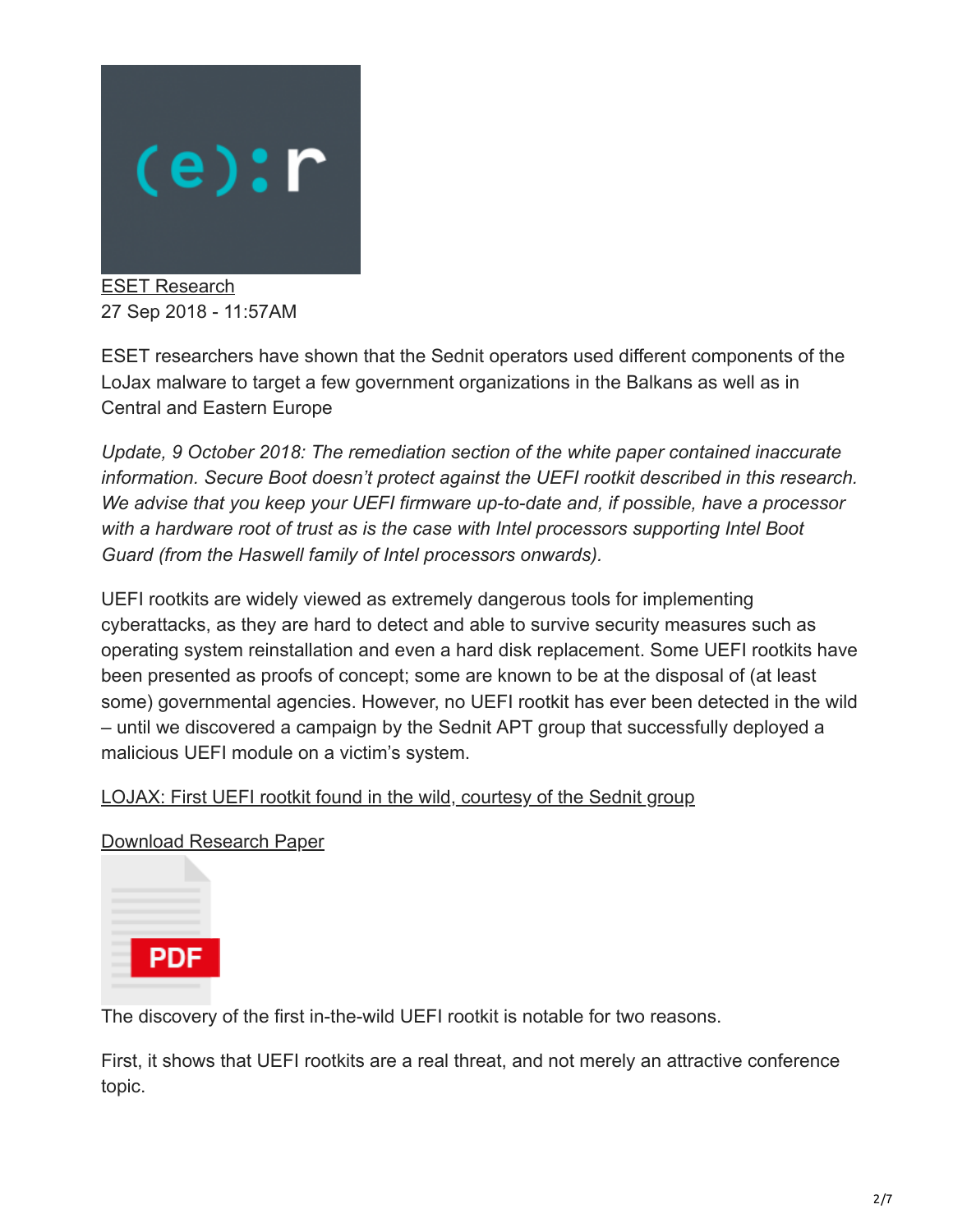And second, it serves as a heads-up, especially to all those who might be in the crosshairs of Sednit. This APT group, also known as APT28, STRONTIUM, Sofacy and Fancy Bear, may be even more dangerous than previously thought.

Our analysis of the Sednit campaign that uses the UEFI rootkit was presented September 27 at the 2018 Microsoft BlueHat conference and is described in detail in our "LoJax: First UEFI rootkit found in the wild, courtesy of the Sednit group" white paper. In this blog post, we summarize our main findings.

The Sednit group has been operating since at least 2004, and has made headlines frequently in past years: it is believed to be behind major, high profile attacks. For instance, [the US Department of Justice named the group](https://assets.documentcloud.org/documents/4598895/DOJ-Russia-DNC-Hack-Indictment.pdf) as being responsible for the Democratic National Committee (DNC) hack just before the US 2016 elections. The group is also [presumed to be behind the hacking](https://www.bbc.com/news/technology-37590375) [of global television network TV5Monde, the World Anti-](https://www.wired.com/story/russian-fancy-bears-hackers-release-apparent-ioc-emails/)Doping Agency (WADA) email leak, and many others. This group has a diversified set of malware tools in its arsenal, several examples of which we have documented previously in our [Sednit white paper](http://www.welivesecurity.com/wp-content/uploads/2016/10/eset-sednit-full.pdf) from 2016.

Our investigation has determined that this malicious actor was successful at least once in writing a malicious UEFI module into a system's [SPI flash memory.](https://en.wikipedia.org/wiki/Flash_memory) This module is able to drop and execute malware on disk during the boot process. This persistence method is particularly invasive as it will not only survive an OS reinstall, but also a hard disk replacement. Moreover, cleaning a system's UEFI firmware means re-flashing it, an operation not commonly done and certainly not by the typical computer owner.

Our research has shown that the Sednit operators used different components of the LoJax malware to target a few government organizations in the Balkans as well as in Central and Eastern Europe.

#### **LoJack becomes LoJax**

In May 2018, [an Arbor Networks blog post](https://asert.arbornetworks.com/lojack-becomes-a-double-agent/) described several trojanized samples of Absolute Software's LoJack small agent, rpcnetp.exe. These malicious samples communicated with a malicious C&C server instead of the legitimate Absolute Software server, because their hardcoded configuration settings had been altered. Some of the domains found in LoJax samples have been seen before: they were used in late 2017 as C&C domains for the notorious Sednit first-stage backdoor, SedUploader. Because of this campaign's malicious usage of the LoJack small agent, we call this malware LoJax.

LoJack is anti-theft software. Earlier versions of this agent were known as Computrace. As its former name implies, once the service was activated, the computer would call back to its C&C server and its owner would be notified of its location if it had gone missing or been stolen. Computrace attracted attention from the security community, mostly because of its unusual persistence method. Since this software's intent is to protect a system from theft, it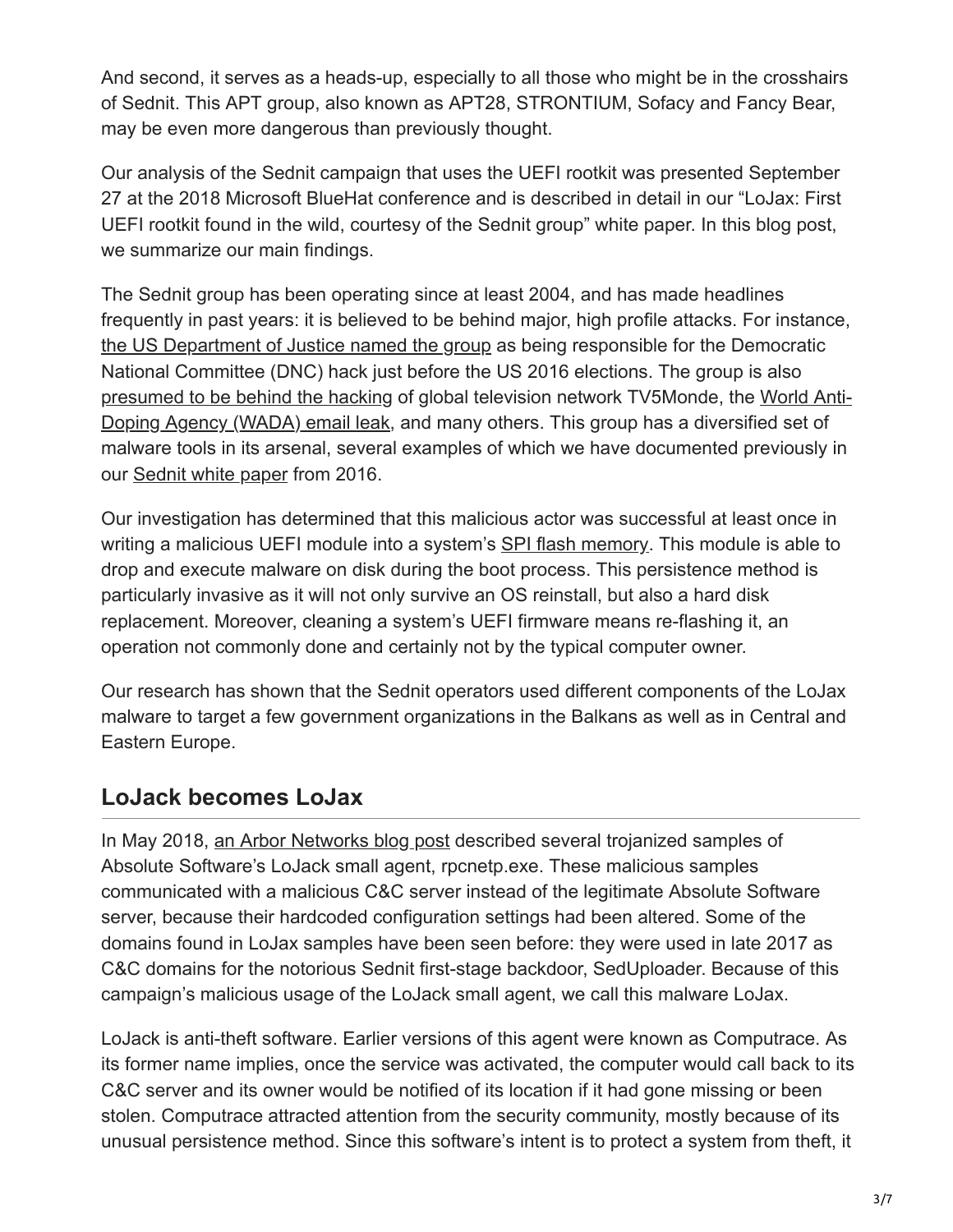is important that it resists OS re-installation or hard drive replacement. Thus, it is implemented as a UEFI/BIOS module, able to survive such events. This solution comes pre-installed in the firmware of a large number of laptops manufactured by various OEMs, waiting to be activated by their owners.

While researching LoJax, we found several interesting artifacts that led us to believe that these threat actors might have tried to mimic Computrace's persistence method.

#### **Patching SPI flash memory with malware**

On systems that were targeted by the LoJax campaign, we found various tools that are able to access and patch UEFI/BIOS settings. All used a kernel driver, RwDrv.sys, to access the UEFI/BIOS settings. This kernel driver is bundled with RWEverything, a free utility available on the web that can be used to read information on almost all of a computer's low-level settings, including PCI Express, Memory, PCI Option ROMs, etc. As this kernel driver belongs to legitimate software, it is signed with a valid code-signing certificate.

| Digital Signature Details<br>7                                 |                                                    |                 |                     |    | $\mathbf{x}$ |
|----------------------------------------------------------------|----------------------------------------------------|-----------------|---------------------|----|--------------|
| General<br><b>Advanced</b>                                     |                                                    |                 |                     |    |              |
| Digital Signature Information<br>This digital signature is OK. |                                                    |                 |                     |    |              |
| Signer information                                             |                                                    |                 |                     |    |              |
|                                                                | Name:<br>ChongKim Chan                             |                 |                     |    |              |
|                                                                | E-mail:<br>Not available                           |                 |                     |    |              |
|                                                                | Signing time:<br>Saturday, May 25, 2013 3:02:36 PM |                 |                     |    |              |
|                                                                | <b>View Certificate</b>                            |                 |                     |    |              |
| Countersignatures                                              |                                                    |                 |                     |    |              |
|                                                                | Name of signer:                                    | E-mail address: | Timestamp           |    |              |
|                                                                | Symantec Time  Not available                       |                 | Saturday, May 25, 2 |    |              |
|                                                                |                                                    |                 |                     |    |              |
|                                                                |                                                    |                 | Details             |    |              |
|                                                                |                                                    |                 |                     |    |              |
|                                                                |                                                    |                 |                     | OK |              |

Three different types of tool were found alongside LoJax userland agents. The first one is a tool dumping information about low level system settings to a text file. Since bypassing a platform's protection against illegitimate firmware updates is highly platform-dependent, gathering information about a system's platform is crucial. The purpose of the second tool is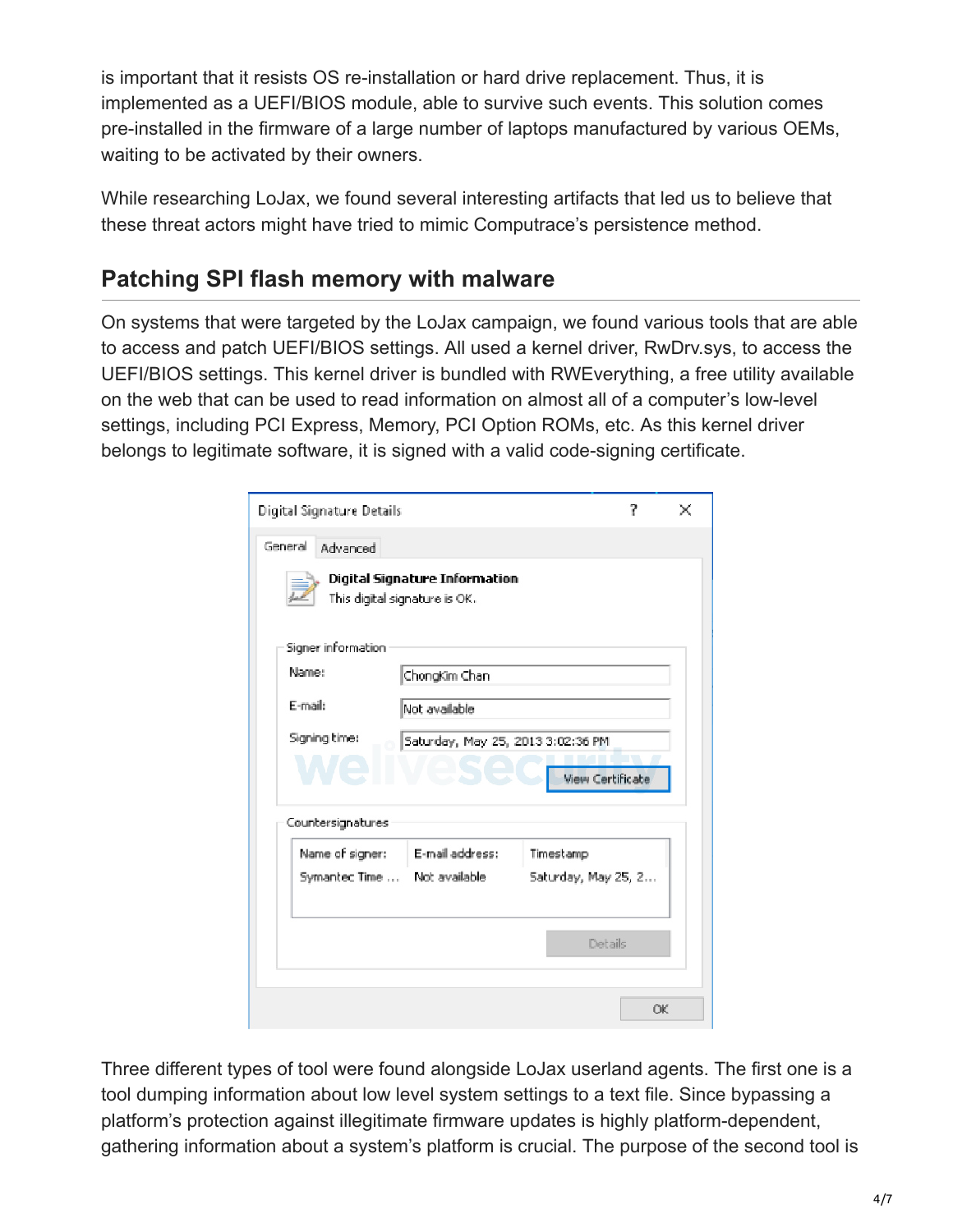to save an image of the system firmware to a file by reading the contents of the SPI flash memory where the UEFI/BIOS is located. The third tool's purpose is to add a malicious UEFI module to the firmware image and write it back to the SPI flash memory, effectively installing the UEFI rootkit on the system. This patching tool uses different techniques either to abuse misconfigured platforms or to bypass platform SPI flash memory write protections. As illustrated in the next figure, if the platform allows write operations to the SPI flash [memory, it will just go ahead and write to it. If not, it actually implements an exploit against a](https://www.kb.cert.org/vuls/id/766164) known vulnerability.



The UEFI rootkit added to the firmware image has a single role: dropping the userland malware onto the Windows operating system partition and make sure that it is executed at startup.

### **How to protect yourself?**

While Secure Boot is the first mechanism that comes to mind when we think about preventing UEFI firmware attacks, it wouldn't have protected against the attack we describe in this research. Despite this, we strongly suggest you enable Secure Boot on your systems, through the UEFI setup utility.

Secure Boot is designed to protect against malicious components coming from outside of the SPI flash memory. To protect against tampering with the SPI flash memory, the system's root of trust must be moved to hardware. Such technologies exist and [Intel Boot Guard](https://www.intel.com/content/dam/www/public/us/en/documents/white-papers/security-technologies-4th-gen-core-retail-paper.pdf) is a good example of this. It has been available starting with the Haswell family of Intel processors introduced in 2013. Had this technology been available and properly configured on the victim's system, the machine would have refused to boot after the compromise.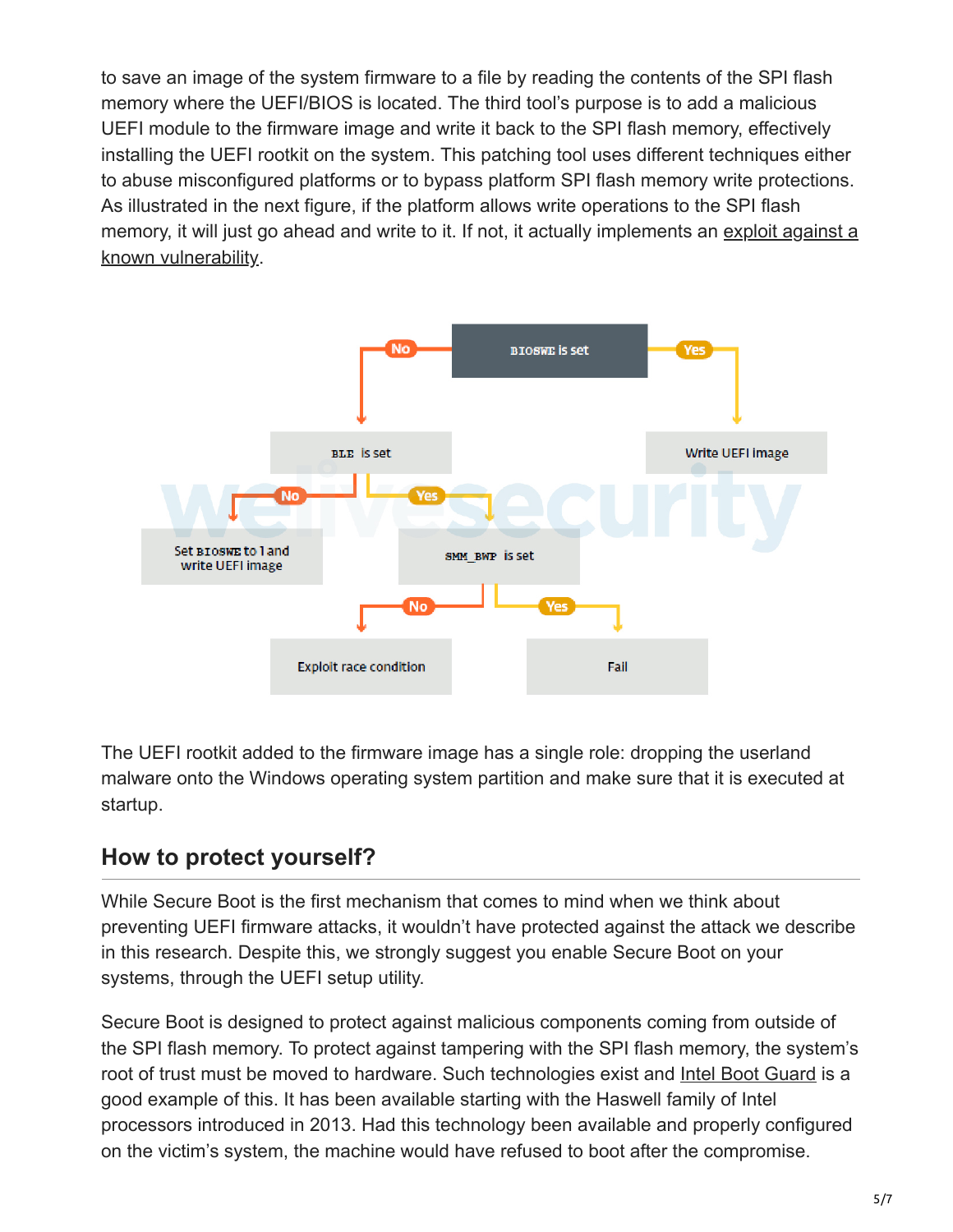Updating system firmware should not be something trivial for a malicious actor to achieve. There are different protections provided by the platform to prevent unauthorized writes to system SPI flash memory. The tool described above is able to update the system's firmware only if the SPI flash memory protections are vulnerable or misconfigured. Thus, you should make sure that you are using the latest UEFI/BIOS available for your motherboard. Also, as the exploited vulnerability affects only older chipsets, make sure that critical systems have modern chipsets with the Platform Controller Hub (introduced with Intel Series 5 chipsets in 2008).

Unfortunately for the ambitious end user, updating a system's firmware is not a trivial task. Thus, firmware security is mostly in the hands of UEFI/BIOS vendors. The security mechanisms provided by the platform need to be configured properly by the system firmware in order to actually protect it. Firmware must be built from the ground up with security in mind. Fortunately, more and more security researchers are looking at firmware security, thus contributing to improving this area and raising awareness among UEFI/BIOS vendors.

Remediation of a UEFI firmware-based compromise is a hard problem. There are no easy ways to automatically remove such a threat from a system. In the case we described above: in order to remove the rootkit, the SPI flash memory needs to be reflashed with a clean firmware image specific to the motherboard. This is a delicate operation that must be performed manually. It is definitely not a procedure that most computer owners are familiar with. The only alternative to reflashing the UEFI/BIOS is to replace the motherboard of the compromised system outright.

For more information about how to protect yourself you can [visit our website](https://www.eset.com/int/uefi-rootkit-cyber-attack-discovered/) and find out more about the ESET UEFI Scanner.

## **The links with the Sednit APT group**

As mentioned above, some of the LoJax small agent C&C servers were used in the past by SedUploader, a first-stage backdoor routinely used by Sednit's operators. Also, in cases of LoJax compromise, traces of other Sednit tools were never far away. In fact, systems targeted by LoJax usually also showed signs of these three examples of Sednit malware:

- SedUploader, a first-stage backdoor
- XAgent, Sednit's flagship backdoor
- Xtunnel, a network proxy tool that can relay any kind of network traffic between a C&C server on the Internet and an endpoint computer inside a local network

These facts allow us to attribute LoJax with high confidence to the Sednit group.

### **In conclusion**